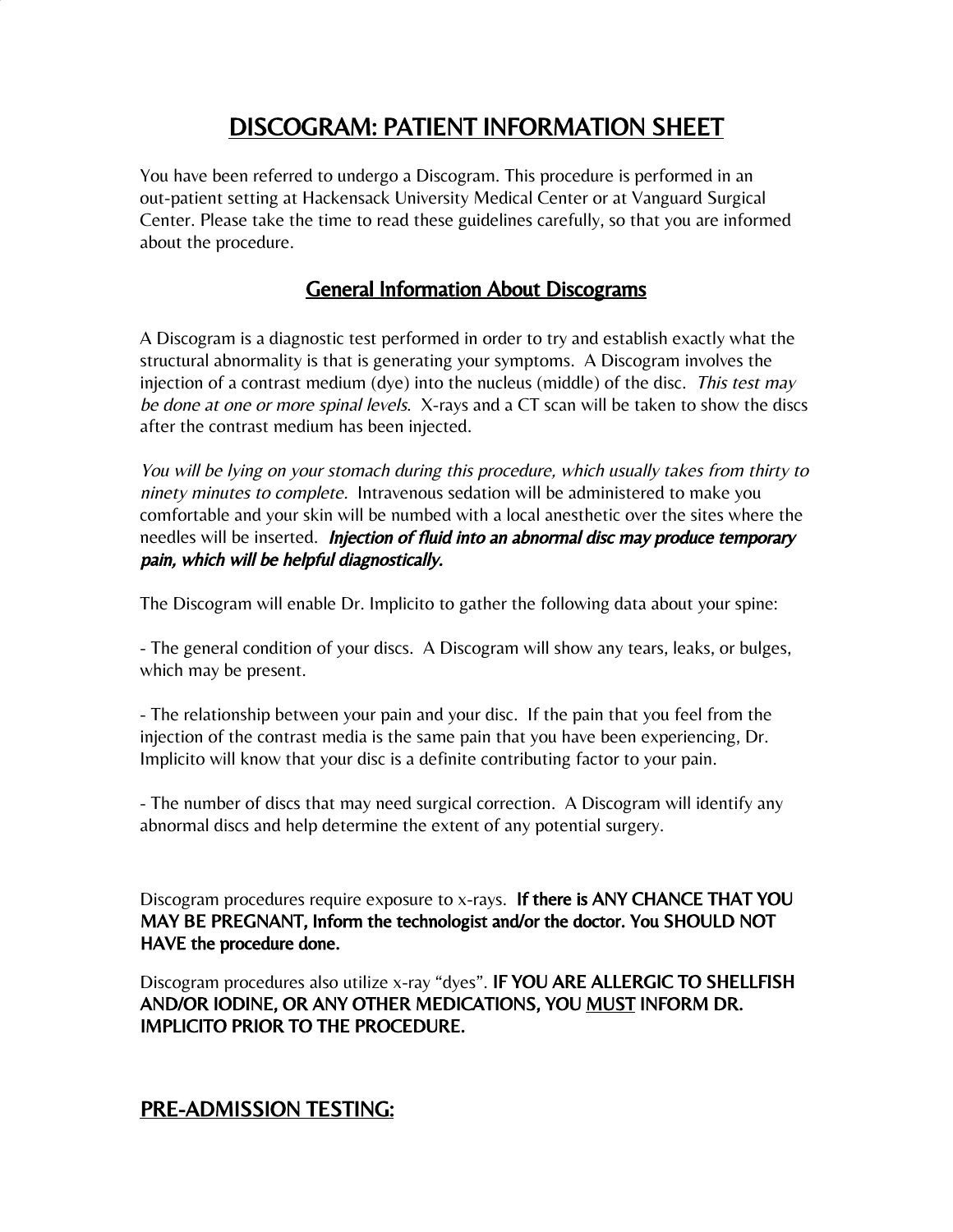Prior to undergoing a Discogram procedure, you may need a note of medical clearance from your primary physician, along with certain blood and urine tests. Our office will help you co-ordinate these appointments when scheduling your Discogram.

## DIET RESTRICTIONS:

Do not eat or drink anything after 12:00, midnight, the night before your Discogram, except sips of water with prescribed medications. If you are a diabetic, speak to Dr. Implicito about any exceptions to this policy. Diabetic patients should bring appropriate snack foods to eat following the procedure.

## ADMISSION TO HACKENSACK UNIVERSITY MEDICAL CENTER:

If your Discogram will be performed at Hackensack University Medical Center, it will be done on an out-patient basis. The hospital requires that you report for admission 2 hours prior to your scheduled procedure time. Please go directly to the Admissions Department upon arrival. We recommend that you plan on your stay at HUMC lasting for at least 4 hours from admission to discharge.

## ADMISSION TO VNGUARD SURGICAL CENTER:

If your Discogram will be performed at Vanguard Surgical Center, the facility requires that you report for admission 1 hour prior to your scheduled procedure time. We recommend that you plan on your stay at VANGUARD lasting for at least 3 hours from admission to discharge. A CT scan may be required at an offsite location within 24 hours of your Discogram – please discuss this with our office prior to your procedure.

## PLEASE BE SURE TO BRING ANY AND ALL X-RAYS, CAT SCANS, OR MRI SCANS WITH YOU THE YOUR PROCEDURE.

## TRANSPORTATION:

You are not permitted to drive until the next calendar day following a Discogram. We recommend that you arrange to have someone drive you home after your procedure, otherwise you may be transported by taxi at your own expense.

## MEDICATIONS:

PLEASE READ THE MEDICATION GUIDELINES LIST CONTAINED ON THIS WEBSITE CAREFULLY…